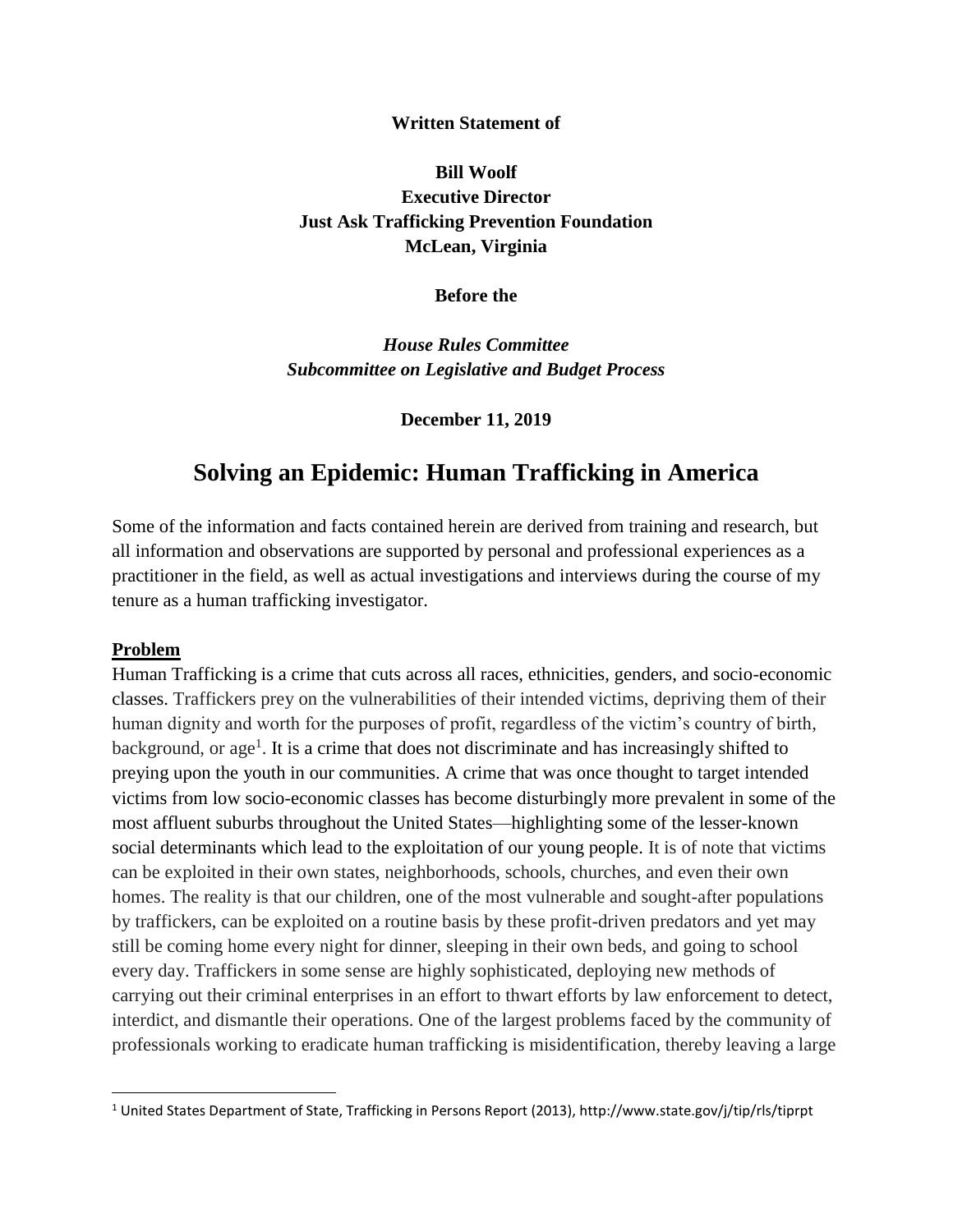percentage of victims who have endured a great deal of trauma and victimization never being formally identified as victims—they do not receive the services and intervention that they need to help them recover and become productive members of society. Often, we become reliant on law enforcement to fix criminal problems; however, the issue of human trafficking requires a multi-disciplinary, multi-sector, collaborative approach to truly be effective in preventing the crime.

Most people do not believe that human trafficking will ever affect them directly or that it is an international crime that does not have domestic victims—the "this does not happen here" mentality. The unsettling truth is that every community and every home in America is at risk to falling victim to human trafficking; the most vulnerable group being our children. Human trafficking has become an epidemic in the United States. The United States Department of State recently released its annual Trafficking in Persons report, and the U.S. was in the top three countries for victims of origin. Some studies, like that from the Global Slavery Index in 2018, estimate that on any given day in the U.S., about 400,000 individuals are being trafficked in the commercial sex industry and through forced, unfair labor. Because of the lack of acceptance that human trafficking is a reality in our country, many victims, and the families driven to protect them, adopt the belief that "this could never happen to me." The lack of awareness as to how traffickers scout, manipulate, and trap vulnerable people into a life of exploitation and servitude presents a cumbersome, multi-dimensional problem for law enforcement, educators, social services, government officials, and anti-trafficking organizations alike. One can only address a threat appropriately when they are aware the threat exists and fully understand the methodology of the exploiters, social determinants of victims and offenders, and the impact on the person and society. The white van abducting our children from street corners and forcing them into a life of prostitution is very rare. Rather, it is smooth words and empty promises that trap and manipulate at-risk populations, forcing them into a life of exploitation. And as the traffickers exploit technology, specifically social media, to enhance their recruiting abilities, their presence in the lives of even the most remote communities becomes more of a reality, which calls for increased vigilance on the part of parents, governments, and society as a whole. It is important to have an understanding of what human trafficking looks like here in the United States to be able to safeguard those within our borders. Awareness of the issue and acceptance that those living in our communities are vulnerable is one of the principle steps in combating human trafficking.

#### **Manifestations of Human Trafficking**

The reality is that human trafficking presents in various forms, making this a complex issue to understand and address. However, one thing is fairly consistent: human trafficking does not occur in illegal underground industries hidden from sight; rather most of the illegal operations are facilitated through legitimate commerce. The accessibility of "slave labor" in which the demand is usually met through the criminal operations of traffickers, is more prevalent in today's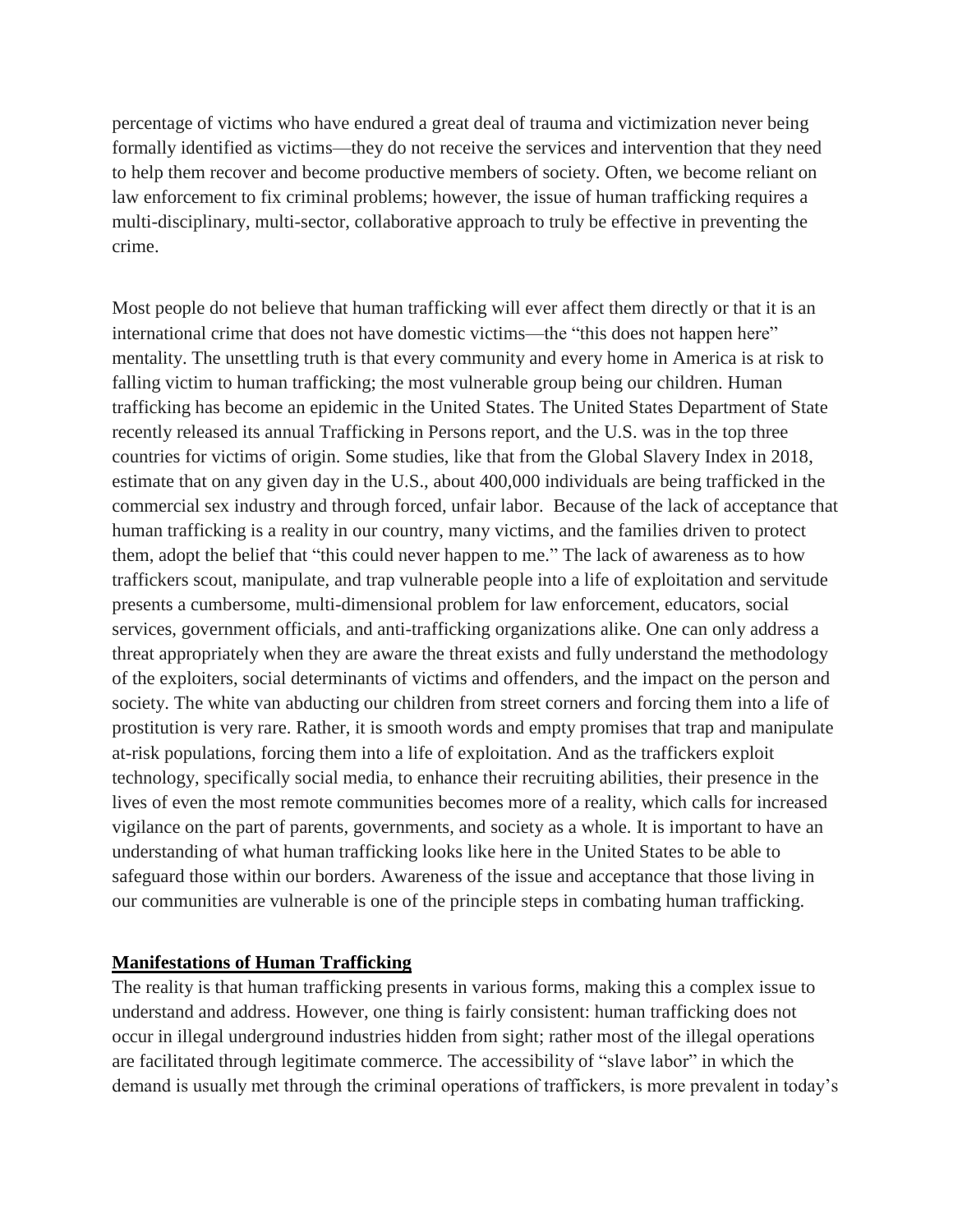society than it ever has been in the past. Regardless of whether one lives in middle-class suburbia, wealthy downtown business districts, or subsidized housing, trafficking is most likely occurring in plain sight. Additionally, there are "consumers" within each of these types of neighborhoods. More importantly, the children that are living in each of these environments are also vulnerable to the traffickers' deceptions.

Sex trafficking instances manifest themselves in four basic forms: brothel networks, pimpcontrolled, family-controlled, and gang-controlled. Brothel networks are found in the form of what appears to be legitimate commercial establishments, or they can be found in residential neighborhoods as well. Throughout the United States, law enforcement continues to uncover residential brothels in "well-to-do" gated communities that are not known for being infested with criminal conduct. Within these brothel networks, which appear in many forms, victims usually remain in one location for a determinate period of time, typically one week, and then they are relocated. The victims are forced to remain onsite for the duration and endure long hours as well as inadequate and inhumane living conditions under the threat of violence to themselves or their families while engaging in commercial sex. Some of these brothel networks can be localized within a geographic region, such as northern Virginia, or they can be multi-state or multinational criminal enterprises, often preying on the vulnerabilities of foreign nationals who are unfamiliar with the laws of the United States.

Pimp-controlled scenarios have become an exponentially greater threat, as they are shifting toward recruiting younger victims. Recognizing that the average age of induction into commercial sex in the United States is fourteen (14) years old, it is evident that pimps have resorted to inducing and maintaining younger victims than in the past. Pimps typically advertise using internet-based methods similar to the former website Backpage.com. Since Backpage was seized by law enforcement, several new sites have been created and are currently active, facilitating the sale of commercial sex and ultimately sex trafficking<sup>2</sup>. These traffickers use hotel rooms and common forms of public transportation to harbor and transport trafficking victims. They may move juveniles to and from multiple states in an effort to maximize their profit and avoid law enforcement detection.

One of the most disturbing, but rapidly emerging trends is that of gang-controlled sex trafficking. Gangs, commonly believed to be all about violence, have now learned that violence simply serves a means to an end—a profitable crime. Gangs have learned that sex trafficking, particularly of minors, is a low-risk, high-yield criminal enterprise that adequately funds their gang operations throughout the United States and around the world. Drawing from their reputation of violence, often glorified through Hollywood, gangs can use the "threat" of violence as a means of control for these vulnerable and uninformed youth.

 $\overline{\phantom{a}}$ 

 $<sup>2</sup>$  One example is the similarly name[d www.bedpage.com](http://www.bedpage.com/) which has the same layout and format of Backpage.</sup> There are several other sites which have also become active.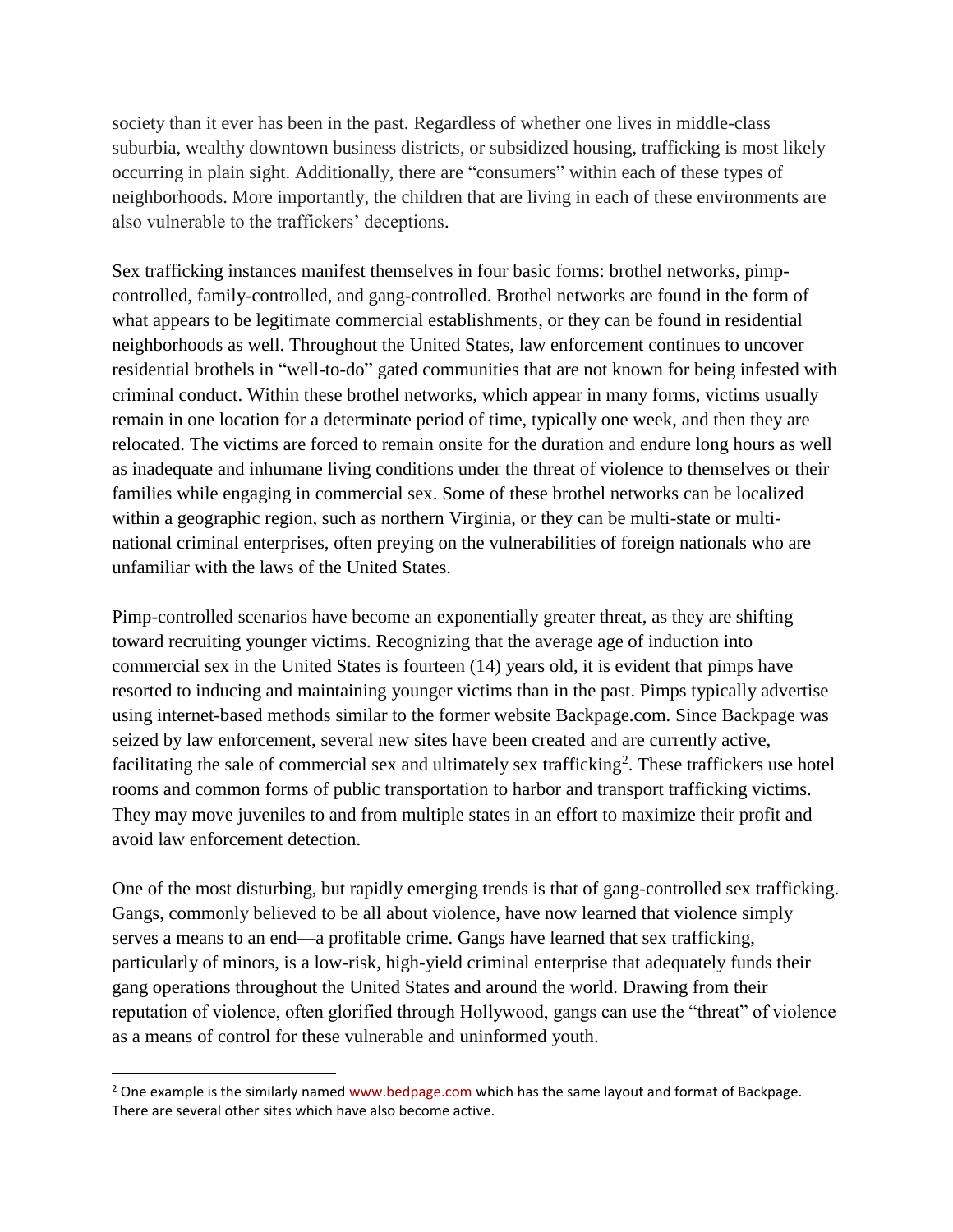## **Social Determinants of the Victims**

 $\overline{\phantom{a}}$ 

Traffickers look for three (3) things when selecting a potential victim: accessibility, suggestibility, and vulnerability. Accessibility refers to the traffickers' ability to gain and maintain access to an intended victim during the course of recruiting and manipulating them into an exploitive scenario. As previously mentioned, this is typically accomplished through social media and other electronic communications platforms. Online, traffickers have continuous, often unsupervised access to their intended victims. Suggestibility refers to the societal influences of the intended victim that can be used to "normalize" the exploitive behavior. In sex trafficking, this is accomplished through the false glamorization of the commercial sex industry, which is not accompanied by education regarding the very physical, emotional, and psychological impact sex work can have on a person. With regards to exploitive labor, or labor trafficking, this can be accomplished by *suggesting* that this is the only option available to a person in a vulnerable state—a convicted felon who struggles to find employment, a foreign national who has to provide life-dependent medicine to a family member in their country of origin, or many other scenarios. Vulnerability is the factor in a victim's life that traffickers use to leverage that person—vulnerability and suggestibility are often interconnected. These vulnerabilities often become the social determinants which lead to victimization and should be the focus of prevention efforts.

Traffickers often focus their recruitment efforts on children because of particular vulnerabilities that impressionable young people possess. These vulnerabilities, or social determinants, fall into four main categories: economic vulnerabilities, victims of prior abuse (sexual or physical), situational vulnerabilities (homeless or runaway children), and "other at-risk," which includes children with low self-esteem, attention-seeking youth, children from homes lacking stability, youth who identify as LGBTQ+, or children who lack an understanding of healthy relationships. It is essential to understand that these "other at-risk" youth are the children in every school, every neighborhood, every church and youth group, and potentially in any home across America. Family dynamics have changed over the past few decades, and traffickers have taken note, exploiting those changes to draw young people into a life of servitude through false promises and coercion. In these instances, traffickers never have to provide their victims with monetary rewards; rather they offer love and affection to a child who is not being fulfilled at home<sup>3</sup>.

It can be challenging to sympathize or understand how a person is coerced or induced into engaging in commercial sex or exploitive labor by someone simply taking advantage of their personal vulnerabilities. Regardless, it is important to remember that victimization is the same, whether physical force or the more pervasive forms of mental manipulation is utilized. Arguably, coercion to induce someone into a life of servitude and slavery delivers a greater degree of

<sup>3</sup> Rao, Smriti, & Christina Presenti, *Understanding Human Trafficking Origin: A Cross-Country Empirical Analysis, in Feminist Economics*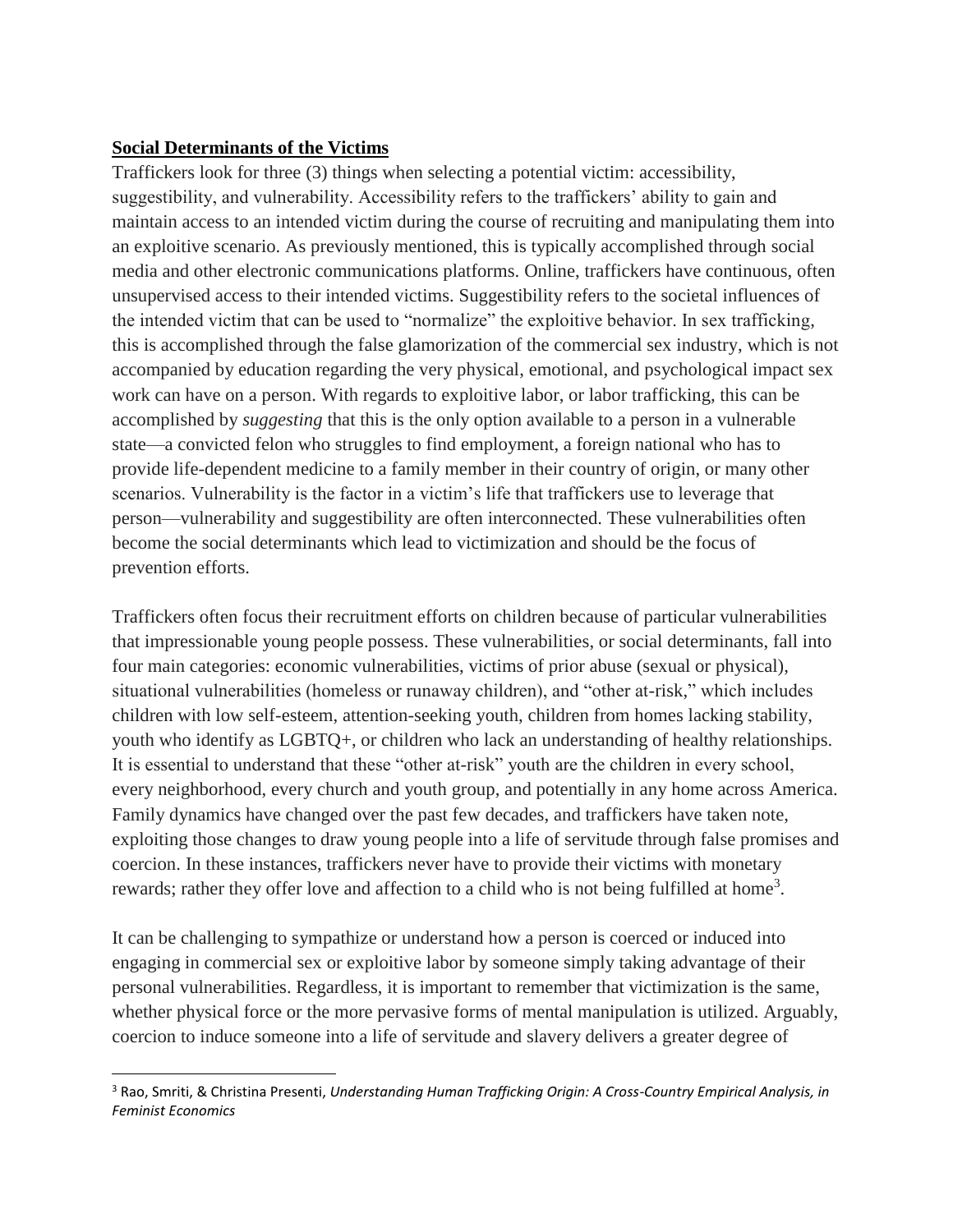psychological damage because the person was manipulated to believe that they were complicit in their own victimization. In situations where the victim believes that they agreed to engage in the conduct, there is an increase in self-blame and personal shame on the victim's part $4$ . This complex trauma is difficult to clinically diagnosis and effectively treat, often frustrating the child's treatment plan and hindering progress to restoring the child to a state of normalcy, as generally accepted by society. It becomes increasingly complex when the community supporting that victim-survivor does not understand the problem either, leading to further shame, isolation, and judgment.

Traffickers employ a heavy dose of psychological manipulation as a means of power and control over their victims. As a result, the victims are made to believe that they consented to their own victimization, and in some instances, they believe that they themselves are the offenders. In this way, trafficking victims rarely seek help or report these cases to the proper authorities<sup>5</sup>. Victims of human trafficking often encounter professionals (law enforcement, social services, counselors, educators, etc) for other reported problems. Due to a lack of adequate training available for these frontline professionals, they often misidentify potential victims, extending their period of exploitation.

Studies show that a strong determinant of a child's vulnerability to trafficking is their home situation. One homeless youth organization partnered with researchers at Arizona State University to investigate the prevalence of sex trafficking experienced among homeless youths who received services from the organization and two community-based organizations like it. Their study revealed that 35.8% of the 215 victims they surveyed reported a history of sex trafficking. The nonprofit non-governmental organization Polaris, which works to combat and prevent human trafficking and modern-day slavery and runs the National Human Trafficking Hotline, led a "survivor survey" revolving around their experiences with systems and industries. Polaris received responses from 127 survivors, 64% of whom reported being homeless or experiencing unstable housing at the point in their life when they were coerced into trafficking. While this survey included victims who entered into a trafficking situation past the age of 48, over half of the survivors reported that they had been forced into trafficking before the age of twenty-three.

The largest-ever research studies conducted to look at homelessness in youth fell under the auspices of Covenant House International, the largest privately funded agency in the Americas dedicated to providing a range of care to homeless children between the ages of 14 and 20. Nearly 1,000 homeless youth between the ages of 17 and 25 were sampled across 13 cities throughout the United States and Canada. Between the two studies that comprised Covenant House's initiative, close to one-fifth of those interviewed reported being trafficking victims.

 $\overline{\phantom{a}}$ 

<sup>4</sup> Farley, Melissa. *Prostitution, Trafficking, and Traumatic Stress.* Psychology Press, 2003.

<sup>5</sup> United States Department of State, Trafficking in Persons Report (2013), http://www.state.gov/j/tip/rls/tiprpt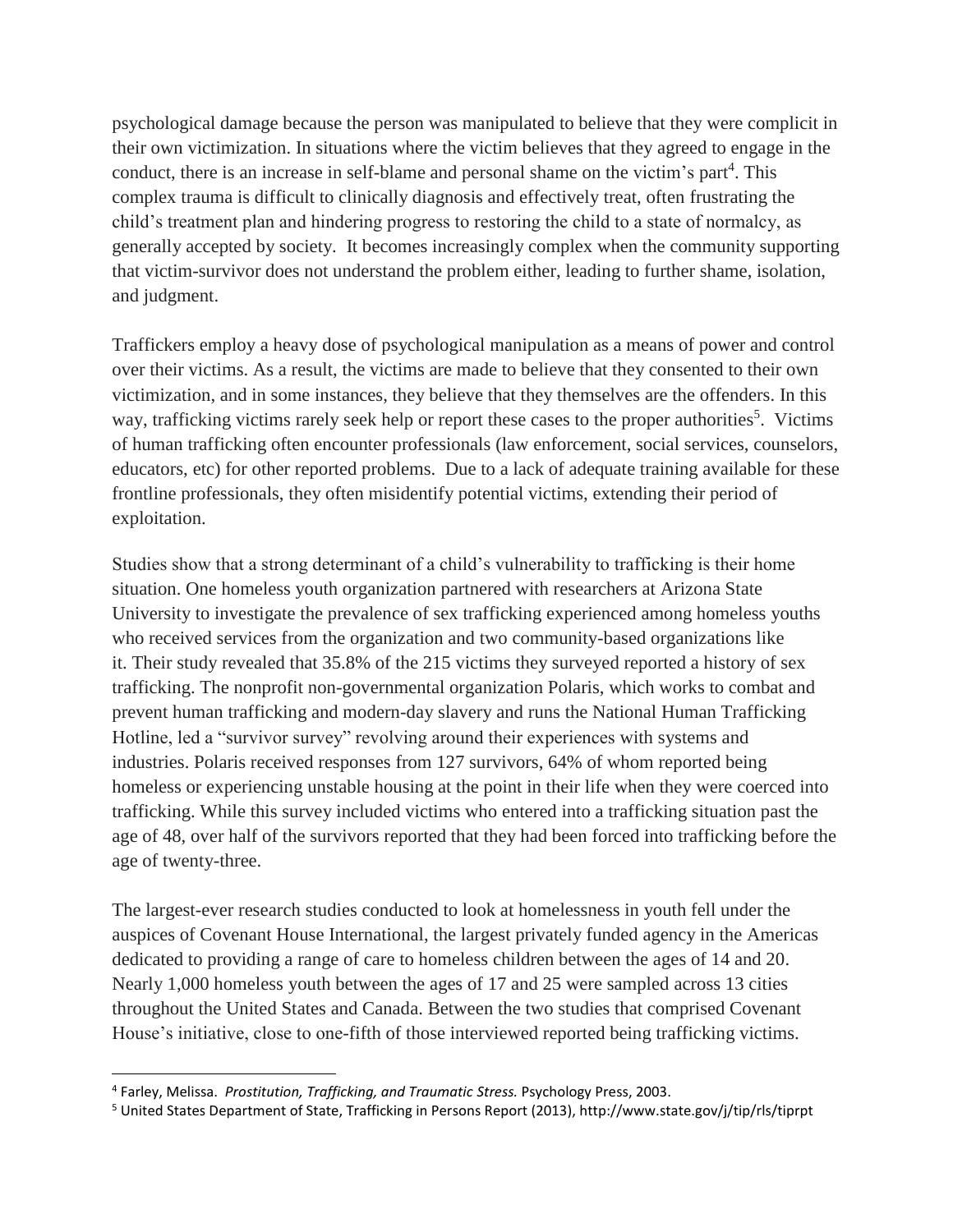Fifteen percent reported they were trafficked for sex (this includes youth who were not necessarily coerced but were minors), 7.4% reported that they engaged in labor trafficking, and 3% reported being victim to both.

One of the two studies conducted by the Field Center for Children's Policy, Practice & Research for Covenant House consisted of interviews with 270 homeless youth across three cities. The Field Center discovered that 95% of those they interviewed who were sex trafficked had a history of childhood maltreatment. Their interviews also revealed that 41% of the youth who were sex trafficked had at least one out-of-home placement at some point in their lives. Many of them experienced moving frequently during their childhood. In contrast, the youth who reported having supportive adults present in their lives were less likely to be sex trafficked than their unsupported counterparts.

Dr. Laura T. Murphy of the Modern Slavery Research Project, which is the other research partner involved in Covenant House's initiative, said they found through their study that "youth were seeking what we all seek—shelter, work, security—and that traffickers preyed on those very needs." Independent from Covenant House's efforts, the National Human Trafficking Hotline cites the lack of a strong supportive network as a notable cause that leads runaway and homeless youths to enter unfamiliar environments that put them especially at risk of trafficking. Traffickers target these youth at shelters, transportation hubs, and other public spaces, often feigning affection and manipulation to draw in their victims to elicit commercial sex or services. These predators give their victims the false impression of becoming their significant other and play to the youths' need for love and social acceptance to the point where the victim becomes completely reliable on the trafficker for basic survival necessities.

The common theme throughout these cases is the lack of a strong support network—the failure to provide a young person with the stability and structure that supports healthy childhood development and resiliency.

## **Relationship to Opioid Crisis**

Sadly, the rising opioid epidemic in the U.S. is exacerbating the risk of human trafficking, but not in an expected way. Some victims do find themselves addicted to opioids and other drugs, which are used by their traffickers to exploit and control them. Yet a growing concern, as identified by the U.S. Department of Health and Human Services' Office of the Assistant Secretary for Planning and Evaluation (ASPE), is that the number of children in foster care nationally between 2012 and 2016 increased by more than 10% after a decade of significant decline, and they reported that "there is a broad agreement that the ongoing opioid epidemic has been a primary contributor to those increases." With parents addicted to opioids and struggling to take care of their children, these youth often end up in the overwhelmed and underfunded foster care system.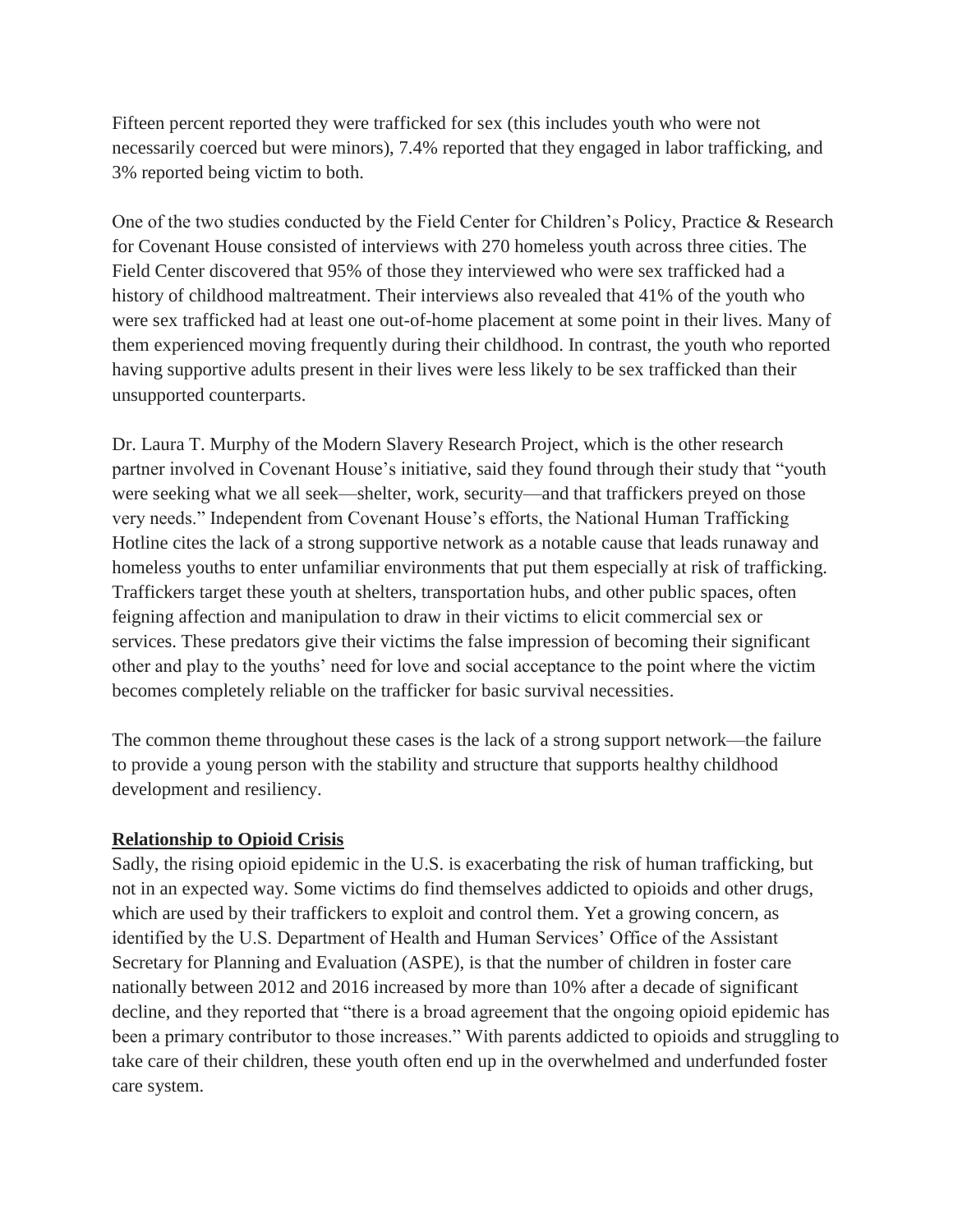Even more heartbreaking than a parent's opioid abuse separating a child from their guardian is the increase in "familial sex trafficking," in which parents and other family members trade sex with a child in their family for opioids or money to buy drugs. It is estimated that this atrocity is occurring throughout the United States, yet Massachusetts and West Virginia are two notable states where family members prostituting their children out is known to be a big issue, despite likely being "severely underreported," according to Brian Morris, U.S. Department of Homeland Security Special Agent and co-chair of the West Virginia Human Trafficking Task Force.

Although studies have not yet been conducted to provide empirical evidence of the correlation between the opiate/opioid crisis, foster care, and human trafficking, it is clear that there is a complex relationship here that requires further research and attention, and one that practitioners have reported is at near crisis levels.

## **Human Trafficking and Major Sporting Events**

 $\overline{\phantom{a}}$ 

Media reporting suggests that during sporting events there is a rise in trafficking of persons, but this is often disputed. There have been no solid studies to determine whether or not it is the increased police operations, driven by media attention, that result in additional rescues and arrests; or if there are actually more incidents of trafficking surrounding these events<sup>6</sup>. The reporting has, however, resulted in the awareness of human trafficking surrounding these events to be on the rise, and rightly so. Professionals such as the Victim Assistance Specialists from the Department of Homeland Security have taken to the streets of cities hosting such events to take advantage of the temporary influx of people in an effort to educate the masses. During February's Super Bowl LIII in Atlanta, Georgia, Victim Assistance Specialists approached Super Bowl attendees and passersby to explain common indicators of human trafficking. Printed information and conversations with these specialists were, for some members of the public, the first they had heard of this term and the issue. This kind of educational outreach at large group events clearly help the community more cognizant of the warning signs of human trafficking.

This crime undoubtedly occurs around large-scale public occasions. Earlier this year, for example, law enforcement and nonprofit organizations partnered to uncover human trafficking ahead of the NBA All-Star Game in Charlotte, North Carolina. After engaging with more than 20 potential victims and gathering intelligence on likely trafficking offenders, they learned about the specific situation of five at-risk individuals, and paired several of the victims with victim service representatives who specialize in assisting these people with rebuilding their lives.

Yet major events are not necessarily conducive to an increase in human trafficking in the host city. Studies into this possible issue have not revealed a strong link that the amount of forced sex

<sup>6</sup> "Debunking the Myth of 'Super Bowl Sex Trafficking': Media Hype or Evidence-based coverage". Anti-Trafficking Review.<https://www.antitraffickingreview.org/index.php/atrjournal/article/view/404/336>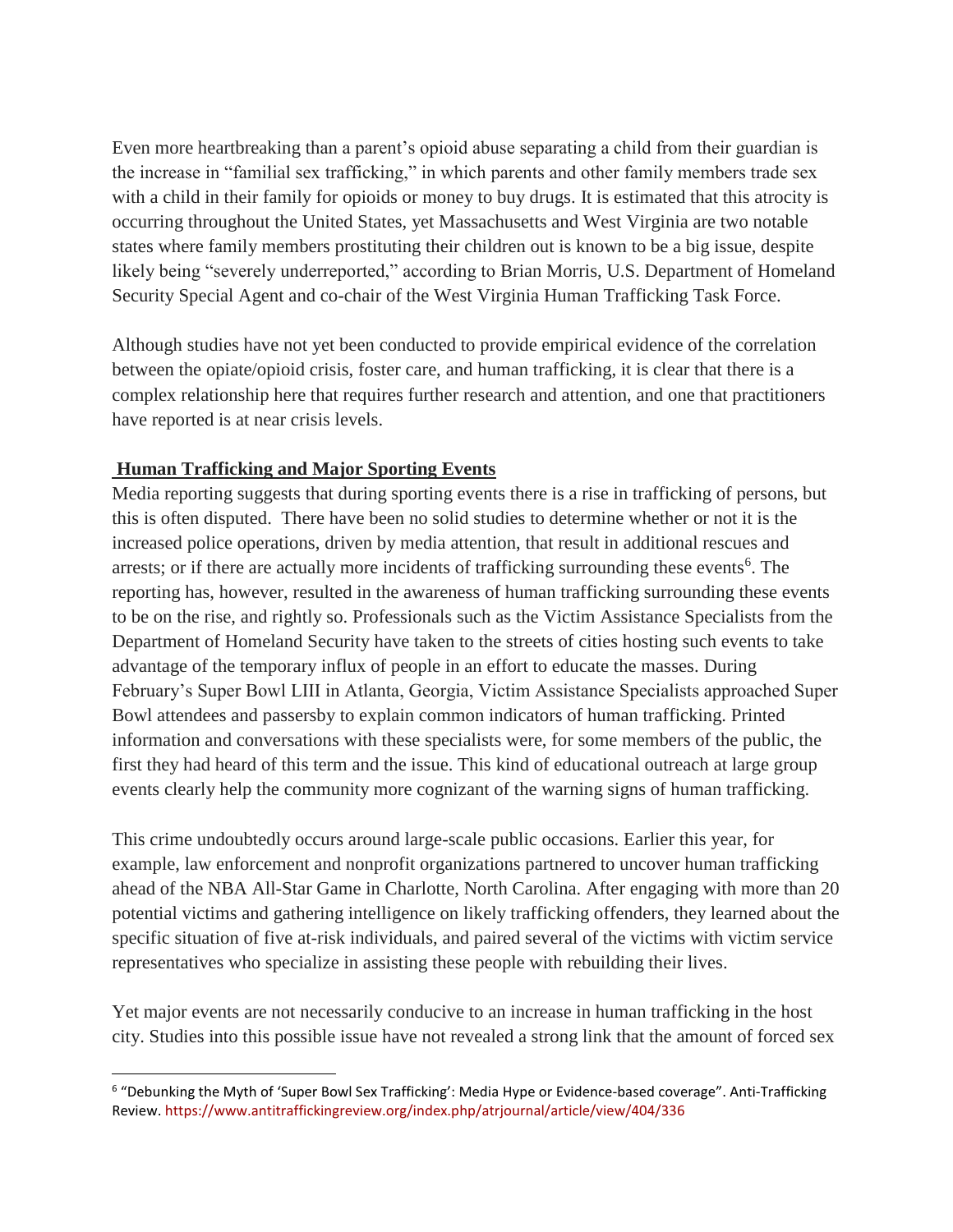labor specifically increases despite the temporary rise in online solicitation for commercial sex in the area that the FBI traditionally sees during large-scale gatherings. One study, conducted by the University of Minnesota's Urban Research Outreach-Engagement Center, identified that the first documented concerns of major sporting events that caused an increase in sex trafficking sprouted from anticipation of the 2004 Olympics in Athens, Greece, and that although such concerns did not actualize in the end, the response "set the template" for how sex trafficking was dealt with for subsequent sporting events.

## **Prevention**

However, the attention brought to the issue by these large-scale events is an opportunity not to be missed. One of the primary vulnerabilities identified by practitioners and academics is the lack of education and awareness surrounding the issue. These sporting events, and other major events, offer a unique opportunity to capture the public's attention and inject a much-needed level of awareness, and ultimately acceptance, that human trafficking is a reality here in the United States. These efforts can positively impact the prevention of human trafficking.

Even though it is one of the "3 P's," prevention has often been overshadowed by protection and prosecution. Unfortunately, focusing solely on protection and prosecution assumes that a person has already been victimized. While the focus on victim services is essential and should not be minimized, equal attention should be placed on prevention. The effects of human trafficking are life-altering, and victims bear the physical, emotional, and psychological scars for the rest of their lives. The amount of resources required to support a victim of human trafficking is estimated to be equivalent to that of 10 domestic violence survivors according to the Department of Homeland Security. The needs of a human trafficking survivor can overwhelm systems put in place to support them.

If the effects are so grave and we know many of the societal determinants that lead to people being trafficked, the most important question before the government should be: how do we prevent human trafficking from happening in the first place?

The 2019 Trafficking in Persons Report, published by the State Department's Office to Monitor and Combat Trafficking in Persons, carefully examines the efforts that have been made by countries to fight trafficking and evaluates where improvement is still needed. Among the many recommendations for the United States is a call to "Increase prevention efforts...through outreach to and intervention services for marginalized communities." (State Dept 2019).

The U.S. Department of Health and Human Services Administration for Children and Families Office on Trafficking in Persons recommends examining prevention efforts through two models—the Three Levels of Prevention Model, which looks at efforts that can be made during different stages of the trafficking process through the Socio-Ecological Model, which outlines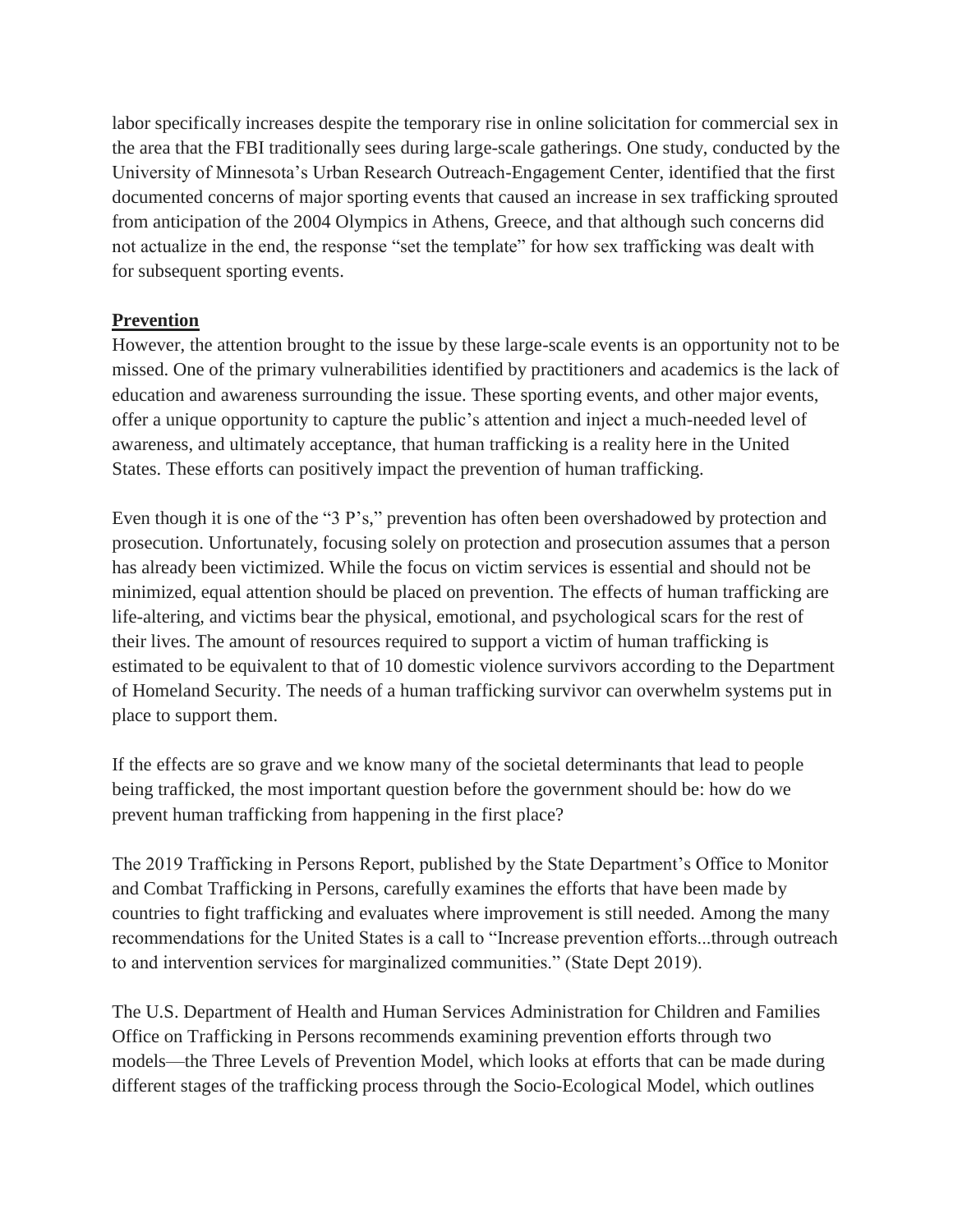the different factors that may contribute to a victim being trafficked. Understanding these models can improve our nation's efforts to prevent human trafficking by drawing attention to the various needs of a victim or potential victim in a trafficking scenario.

## **Primary Prevention**

The Three Levels of Prevention model divides prevention work into primary, secondary, and tertiary levels. Primary prevention stops trafficking before it ever occurs. Traffickers are master manipulators, preying on victims who are vulnerable emotionally, financially, or socially. The goal of engaging in primary prevention techniques is to reduce the vulnerability of potential victims through empowering the vulnerable and strengthening the social and community ties that can serve as an additional protective barrier. Spreading awareness about trafficking, online safety, and healthy relationships is a vital part of this type of prevention work.

Primary Prevention is the central focus of the Just Ask Trafficking Prevention Foundation. The mission is to inoculate individuals, especially youth, against trafficking through our various programs, establishing safeguards to decrease vulnerabilities and suggestibility factors. We have multiple programs that work directly with young people, including an educational curriculum, a Student Advisory Council that mobilizes students to participate in anti-trafficking efforts, and an annual conference that is geared toward high school and college students, as well as their parents and community members. We also make a point to engage the community and their leaders. It is important for state and local government leaders to feel empowered to address these issues in their community, and not be dissuaded by misguided fears that it will negatively reflect upon the reputation of the jurisdiction they serve. We have seen first-hand that these prevention efforts have resulted in protecting potential victims from trafficking situations—preventing the victimization before it ever occurred.

Informed curriculum is a powerful primary prevention tool that has been proven to change youth's awareness of trafficking. Imagine the impact of a program that was supported on a national level, or at least where the resources were made available so that the curriculum could be implemented in every school across the country. At the end of the day, we can't always be next to the children we care about to help them make wise decisions. A student curriculum like Just Ask's TRAP (Trafficking Resistance, Awareness, and Prevention) program is a powerful tool we can equip students with so they can protect themselves from potential dangers. Many organizations are recognizing the need for this type of curricula to be put in place to educate students about the dangers of human trafficking. In a report about Human Trafficking in America's Schools, the U.S. Department of Education recommended "develop[ing] a comprehensive prevention awareness program targeted at students...alerting them to the nature and danger of child trafficking" (U.S. Department of Education). In addition, Polaris suggests that fostering a safe and supportive school through student education is one of the key elements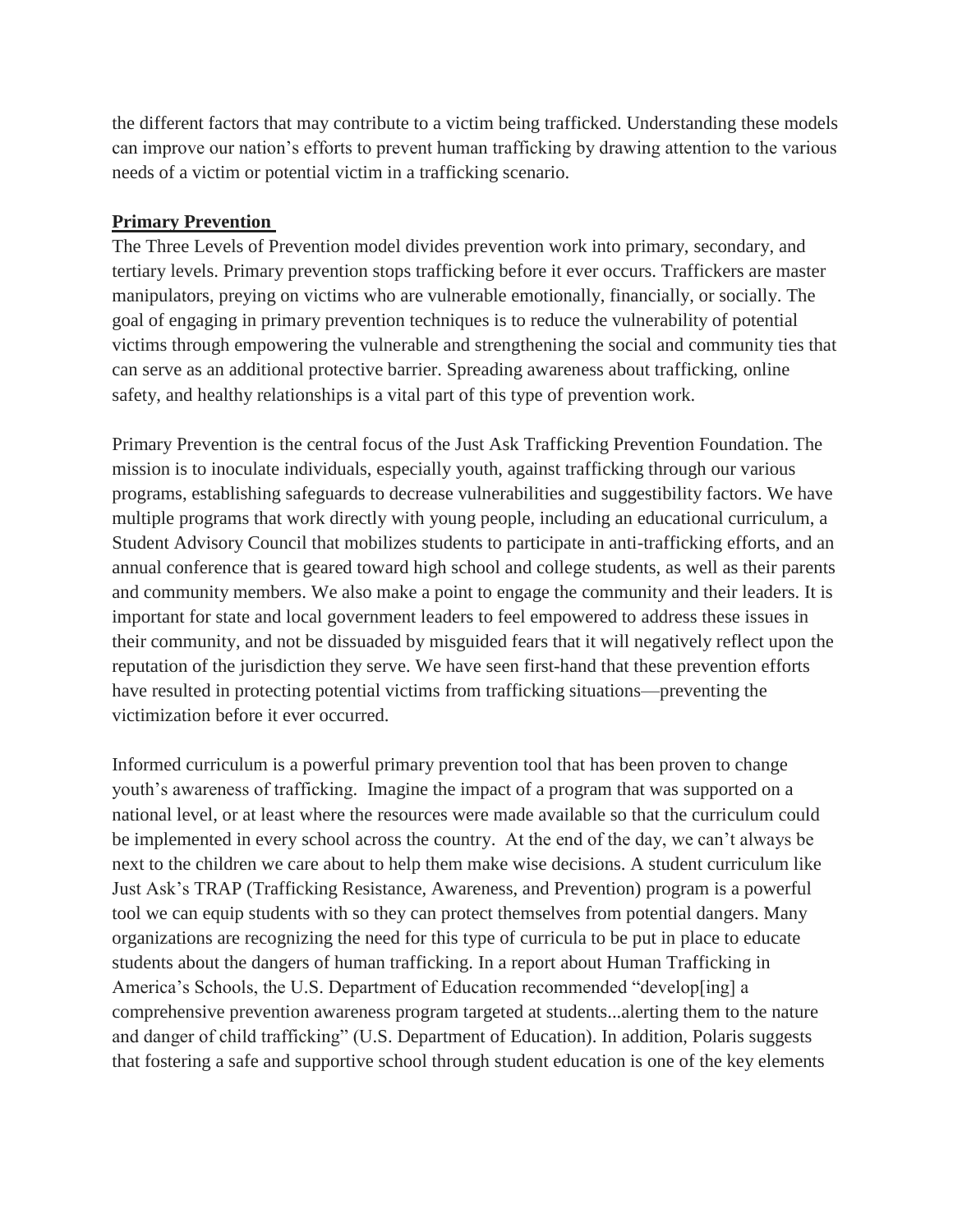in building a response to trafficking in schools (NHTRC). The principle barrier is adequate funding.

In our own work with implementing preventative curricula in numerous school districts worldwide, we have seen that teaching young people directly about trafficking results in an increase in reporting. Teachers have reported that their students are incredibly receptive to the information in the lessons. Once students begin to see what grooming behavior or trafficking situations look like, some have come forward with reports of such abuse. Because trafficking situations often do not look like they do in the movies, it can be hard for students to imagine that grooming or trafficking can be happening to them. The stories and scenarios make it easier for students to see problematic behaviors that may be happening at home or online.

Engaging teens through anti-trafficking clubs and opportunities like our Student Advisory Council and youth conferences adds greater depth to primary preventative efforts. Evidence suggests that engaging the population affected by an issue, in this case youth, who are especially vulnerable to trafficking, can be valuable and more likely to be effective (Institute of Medicine). By inviting teens into the conversations we're having in the anti-trafficking community, we gain a priceless resource—teen perspectives and ingenuity. As participants learn more about trafficking, they are able to teach their peers and encourage each other to have healthy relationships and online practices.

In addition, we have seen a lot of success in primary prevention efforts through community engagement and conversations. We have hosted and participated in events in nearly every social sector. Parent sessions are some of the most powerful conversations we conduct. Teaching parents about what grooming looks like and how they can reduce the vulnerability of their teens by developing open lines of communication is key to protecting the youth in our community. Traffickers look for those who feel cut off from their families and don't have anyone else to whom they can turn. Parents and family members are the single most important connection that can be nurtured, if possible, to reduce the risk of trafficking. In a similar manner, community members can serve as a support network to vulnerable people who are at risk of being trafficked. The more communities know about human trafficking and how it happens, the more we as a society will be able to build connections that can protect. These connections can be in the form of one-on-one relationships, like the relationship between an at-risk child and their trained school counselor or devoting more resources to organizations that provide a safe place for vulnerable members of society, such as Boys and Girls Clubs, LGBTQ+ support groups, and afterschool programs. As Just Ask Prevention has participated in community education, valuable community links have been formed with educators, bank owners, law enforcement officers, business owners, and many more. The more people participate in these conversations, the more threads are added to the social safety net for vulnerable members of our country.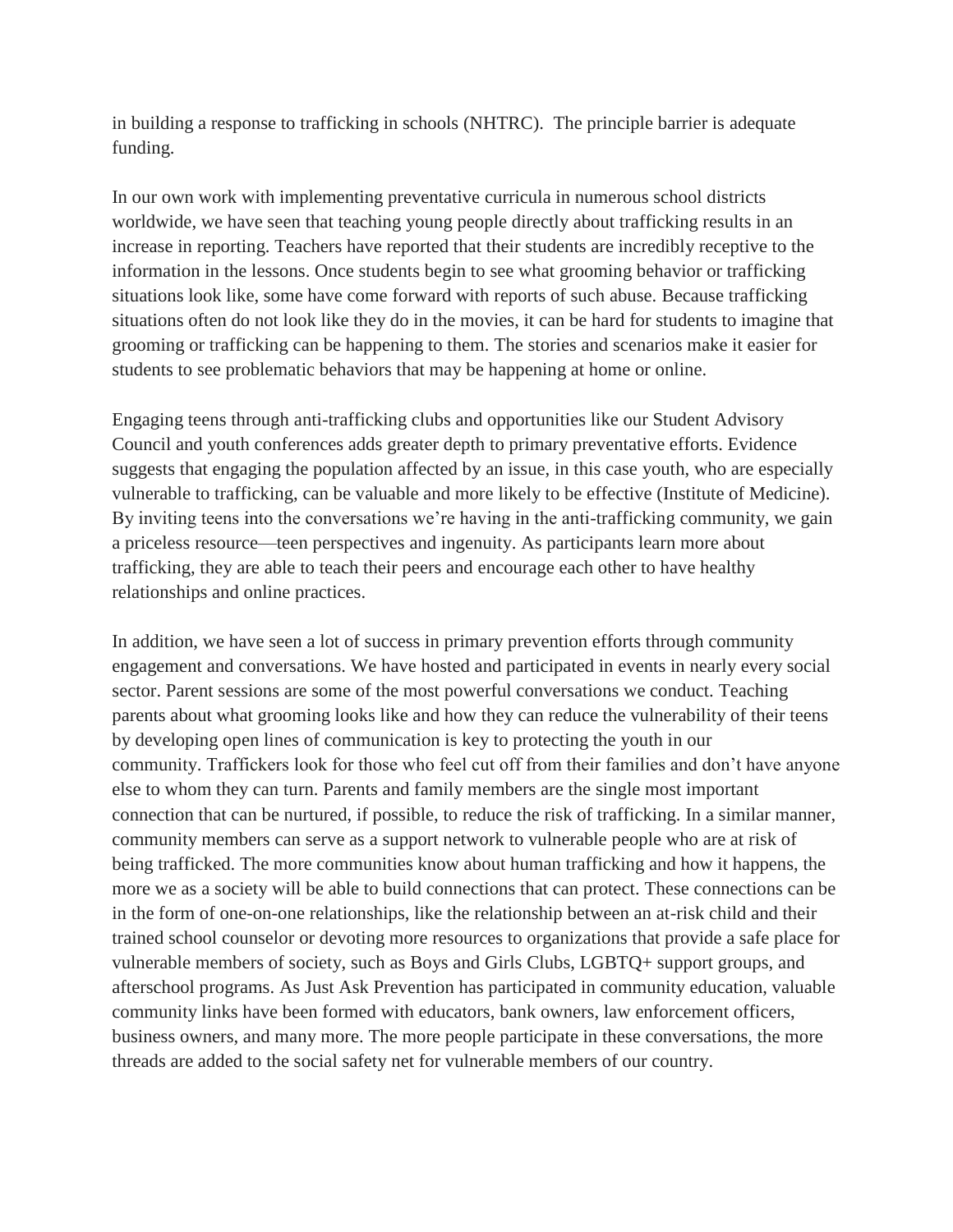#### **Secondary Prevention**

Secondary prevention is an immediate response to trafficking after it has occurred. It involves first responses, such as basic services, including emergency and medical care that address shortterm consequences. These efforts remove victims from potential danger and provide them with resources they need to temporarily escape their trafficking situation. A major portion of secondary prevention work is training professionals and community members to identify possible trafficking red flags and report them to the authorities. Then law enforcement officers and medical professionals who interact with victims must be trained to understand trafficking and how to respond in a trauma-informed way.

Nearly every profession can benefit from training to recognize signs of trafficking. There are different markers to consider in different settings, so profession-specific training is best. Businesses that deal with travel and hospitality can be useful in detecting victims that are traveling or being moved through their locations. Currently, U.S. legislation that addresses trafficking in the hospitality industry is beginning to pass. According to a survey conducted by ECPAT, an anti-trafficking organization:

"In recent years an increasing number of states have passed laws requiring lodging facilities to display signage calling attention to the problem of human trafficking and alerting the public to the indications of trafficking, the hotline number to report suspicious activity and services for victims...Similarly, a number of states have enacted legislation requiring lodging facilities to arrange for their employees to be trained to recognize signs of human trafficking and what actions to take in the event that such signs are observed. Other states do not mandate the training, but have made it available on a public agency website. Additional states are currently considering similar legislation. Thus, it is safe to predict that the number of states mandating such training will continue to grow" (Weiss).

Similarly, many airlines are training their employees to recognize and report potential human trafficking victims, and airports are posting more trafficking notices, similar to the ones required in some hotels, in their facilities. Teachers, counselors, and other educational professionals have the power to participate in both primary prevention through curriculum work with youth, and secondary prevention by picking up on clues that students in their classrooms could be victims of trafficking. Teachers interact with their students every day and can observe troubling changes in their behavior. Bank employees can train to recognize suspicious transactions that could point to potential trafficking situations. Nearly every profession can implement training so that their employees can observe community members with a watchful eye.

Law enforcement officers are usually the first to interact with the victim after they have been removed from a trafficking situation. They carry an enormous burden to respond to the crimes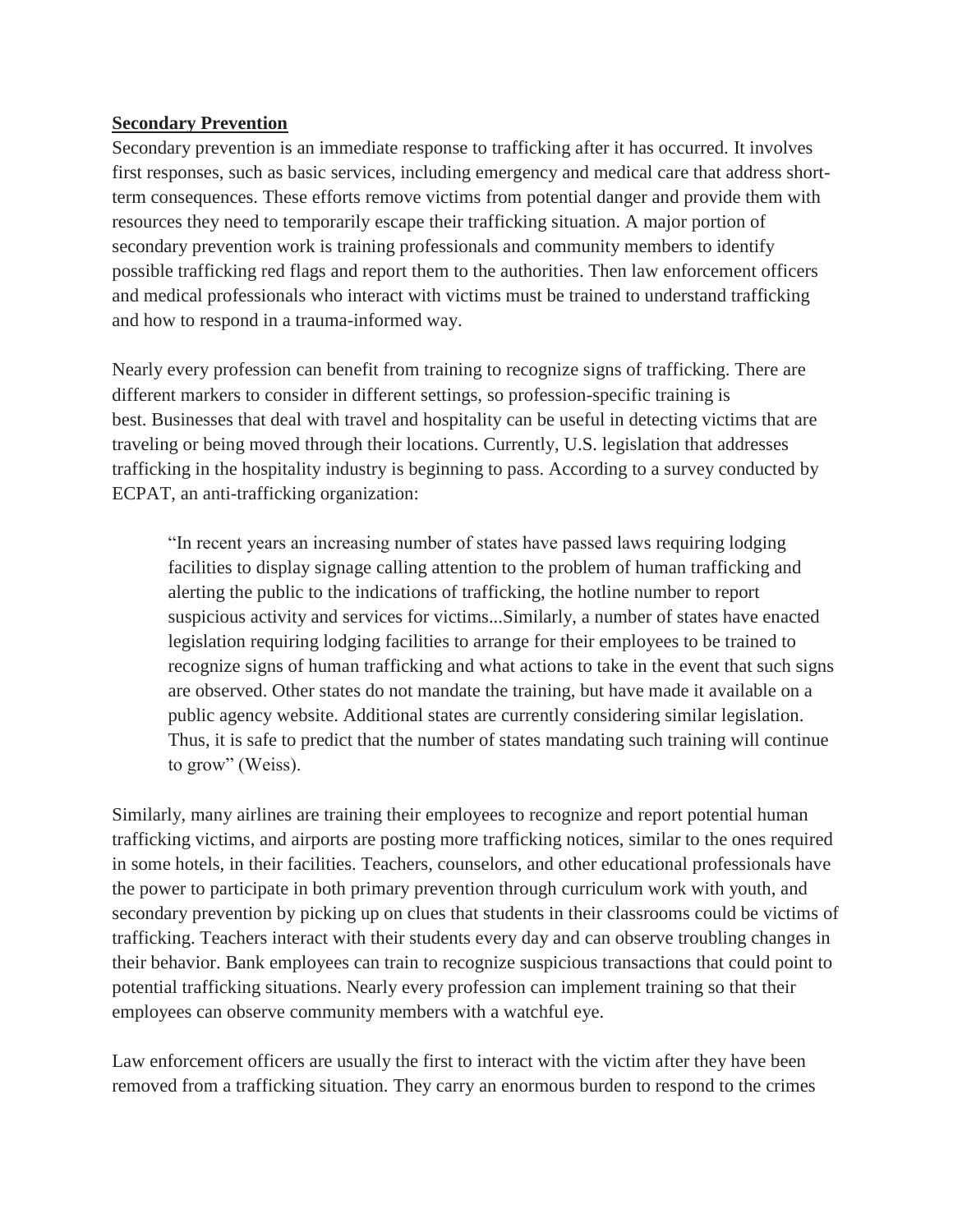that they witness while acting in a way that helps the victim feel safe. The United States has long recognized the need for human trafficking training for law enforcement professionals. The December 2017 Report on U.S. Government Efforts to Combat Trafficking in Persons, written by the President's Interagency Task Force, details steps they believe must be taken to eradicate trafficking. The report's strategic objective three states that the United States must "enhance training of stakeholders, including civil society, law enforcement, and government officials, to increase identification of victims" (PITF). While the Federal Government has recommended improved training of law enforcement, they have not put a method in place or allocated the resources to accomplish their recommendation nor have standards been set.

Without proper assistance and training, it would be hard for a police department to know exactly how to address a crime that they many have heard little or nothing about. A 2015 study called "Police Perceptions of Human Trafficking," by Amy Farrell and Rebecca Pfeiffer, surveyed police officers to see how they treated human trafficking in their departments. They found that many participants were confused how this "new crime" was different than others, mostly because they were now working on human trafficking cases without trafficking-specific training. The police officers in the study detailed ways they used other crimes with well-established responses to inform their responses to human trafficking. This means that without proper training, many investigators handle human trafficking the way they handle prostitution or other vice cases (Farrell 2015). As human trafficking victims are in their lifestyle as the result of force, fraud, or coercion, treating them as criminals can retraumatize them and make them less likely to see the police officer as someone who can help them escape their situation. In fact, in a 2001 study of sexual assault victims, almost half of the women felt that the police weren't helpful, and a significant amount felt that they were met with victim blaming or controlling responses (Ullman). With training, law enforcement can be given the tools and framework needed to address human trafficking cases in a way that leads to the healthiest outcome for victims and the greatest success in the prosecution of the trafficking crimes.

Learning about human trafficking can also serve to banish misconceptions about the prevalence of the crime and increase the amount of human trafficking cases that are prosecuted. According to a 2008 national law enforcement survey, local law enforcement believed that human trafficking was a rare or non-existent crime in their communities, when in fact cases are found in essentially every community in the United States. The study also demonstrated that the degree to which law enforcement is prepared to identify human trafficking cases is a significant indicator to whether or not they actually investigate any (Farrell 2008). To address the horrific crime that has infiltrated our communities, law enforcement agencies need to take the necessary steps to prepare and train themselves.

Members of the medical community can doubly participate in secondary prevention work. First, they can be trained to recognize the physical and psychological indicators of a possible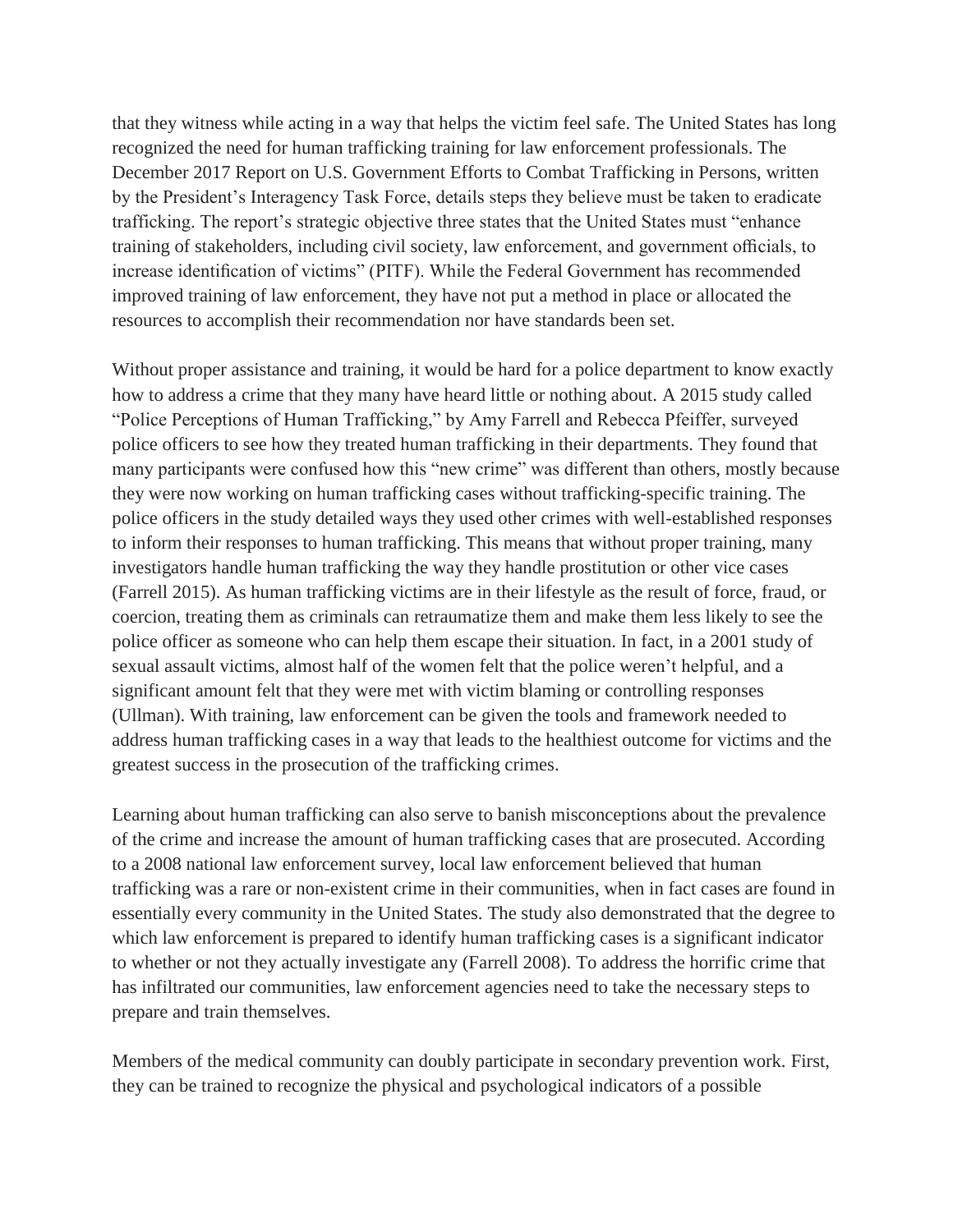trafficking situation, such as a patient who will not disclose how they were injured, has another person communicating all their medical information for them, and comes in repeatedly for injuries that would be conducive to sexual or physical abuse tied to trafficking. Medical professionals may be among the few people that victims are able to interact with outside of their situation. According to a 2014 survey of survivors of sex trafficking, 87.8% reported that they had contact with healthcare professionals while they were being trafficked. For this reason, doctors and nurses have an enormous opportunity to detect trafficking. When hospitals and clinics have a predetermined reporting plan, it empowers the staff to act when they have suspicions. Second, conducting trauma-informed trainings for medical professionals, similar to the ones that are conducted with law enforcement officers, can improve the experience of victims who are just leaving their trafficking situation. Many survivors who see a doctor, especially one who has just left or been removed from their circumstances, may have experienced physical, mental, and emotional trauma, and an insensitive doctor could be extremely triggering to them.

As members of Just Ask Prevention Project have traveled around the country administering these professional trainings to members of various organizations, we have seen the way that this information has changed the way employees and community members approach the topic of trafficking. Instead of thinking that trafficking is only something that happens far out of sight, they see it as something that could happen in their own workspace, right under their nose. More than just dispensing information, we empower our trainees to do what they can in their line of work to protect victims.

## **Tertiary Prevention**

Tertiary prevention deals with developing long-term responses in the aftermath of trafficking. The services involved in this type of prevention work, such as long-term housing, job training and therapeutic counseling, have the end goal of preventing revictimization and making it easier for survivors to navigate the lasting effects of being exploited.

## **Deterrence is Prevention**

The "3 P's" are interconnected—one is dependent on the other. Prevention and prosecution are linked and augment the ultimate goal. Prevention efforts as outlined above bring more awareness to the community, encourage victims to self-report, and ultimately increase the number of prosecutions. Likewise, effective prosecution of offenders leads to prevention through deterrence. When the penalties for persons engaged in the trafficking (both buying and selling) become so great that it makes this type of criminal behavior "too risky," it will decrease the prevalence of the issue all together. To accomplish this, law enforcement must be equipped with the proper tools and resources necessary to identify and respond to suspected instances of human trafficking. Many efforts are underway to make training and technical assistance services available to frontline officers and investigators since the number of law enforcement professionals that have been properly trained is disturbingly low. Additionally, human trafficking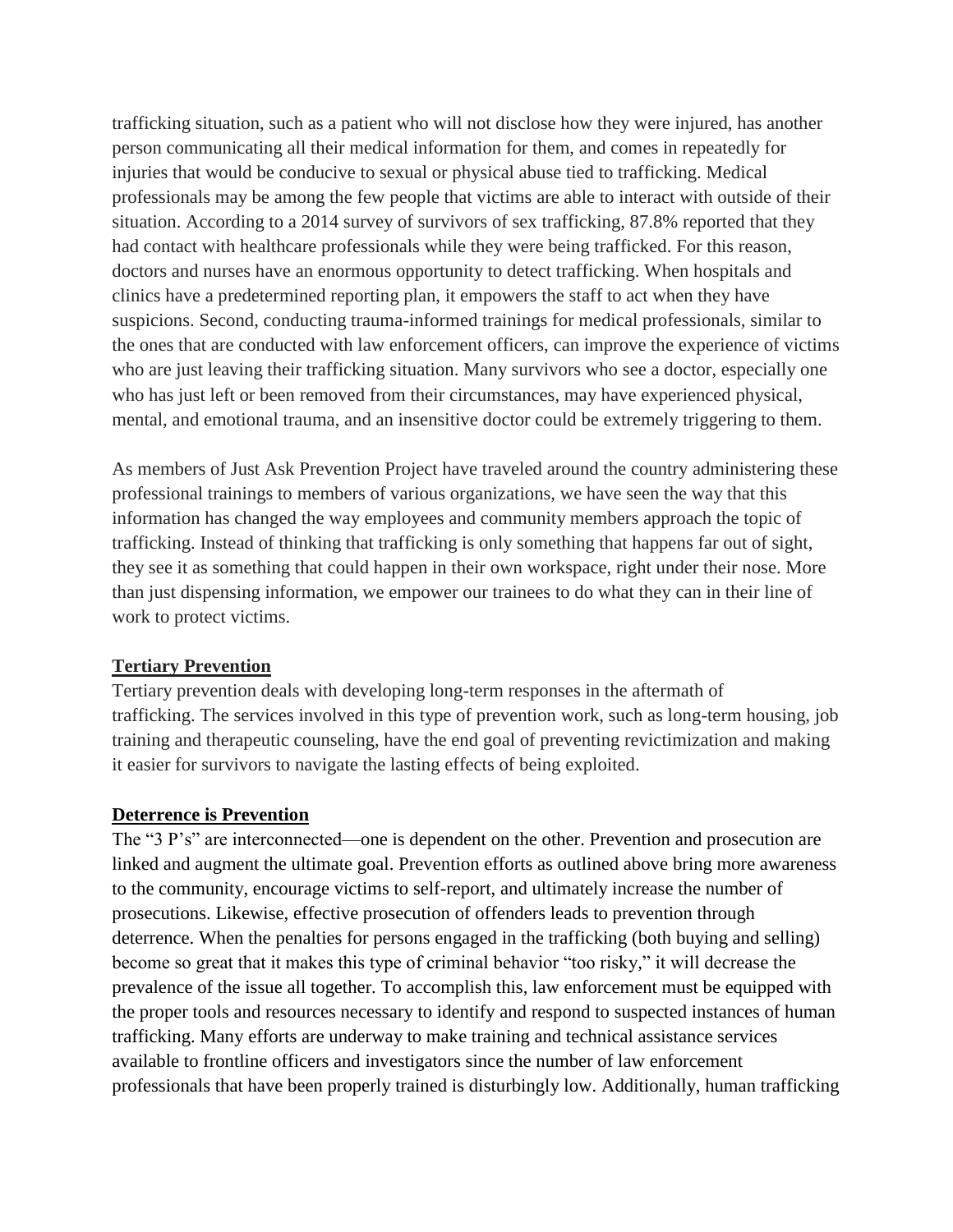investigations require more resources that almost every other type of crime. Many of these investigative techniques are new and innovative. Law enforcement and prosecutors need to be supported with the proper tools to be able to effectively and efficiently address this problem.

Prevention through education should be the primary goal of the collaborative efforts to combat trafficking, but that does not completely eradicate trafficking and therefore intervention becomes a necessity. Intervention, as previously discussed, presents two unique categories of problems. The first challenge is the prosecution of cases. In addition to the complexities involved in addressing victims' needs and securing their testimony and cooperation for prosecution, there is the sweeping volume of evidence to compile. Some companies operating within the United States delay responses to subpoenas or search warrants hindering law enforcement's ability to react swiftly to recover people being exploited. Once the offenders are arrested and charged, there exists the frustration of punitive sentences consistently falling below Federal Sentencing Guidelines. When defendants are recommended stiff penalties for their predatory and lifealtering conduct, judges are imposing sentences well below those recommendations. There is also the challenge in proving force, fraud, or coercion in instances where the victims are 18 years of age or older. In these cases, traffickers refrain from physical force to avoid prosecution and use other forms of mental manipulation that are difficult to prove statutorily. The Mann Act (18 U.S.C. 2421-2423) criminalizes transportation of persons across state lines for the purposes of prostitution; however, the Act currently has no provisions for mandatory minimums when the victims are adults. This does not accurately reflect the level of victimization placed on those exploited by the traffickers.

Another area of concern that is often not addressed is the demand for commercial sex that fuels the traffickers' criminal enterprises. Individual states are enacting legislation to increase penalties for those that are paying for commercial sex, but state and local governments need support. By deterring those who are purchasing sex through stiff federal penalties would equally deter the instances of sex trafficking in the United States.

#### **Conclusion**

By providing the necessary resources to allow law enforcement in collaboration with other governmental and non-governmental organizations, a collaborative approach will better educate, prevent, and intervene in trafficking scenarios in an effort to deter traffickers, reduce the number of victims, and restore the lives of those exploited. These resources include stiffer penalties for criminal behavior indicative of trafficking conduct, training for service providers to institute effective practices of treatment, and awareness and training through a national campaign to unveil the reality of trafficking in the diverse communities throughout the United States, where traffickers prey on the young and vulnerable regardless of their background. I have witnessed first-hand the negative impact that trafficking has on the life of a young person—according to the Federal Bureau of Investigation, the average life expectancy of a trafficking victim is only seven